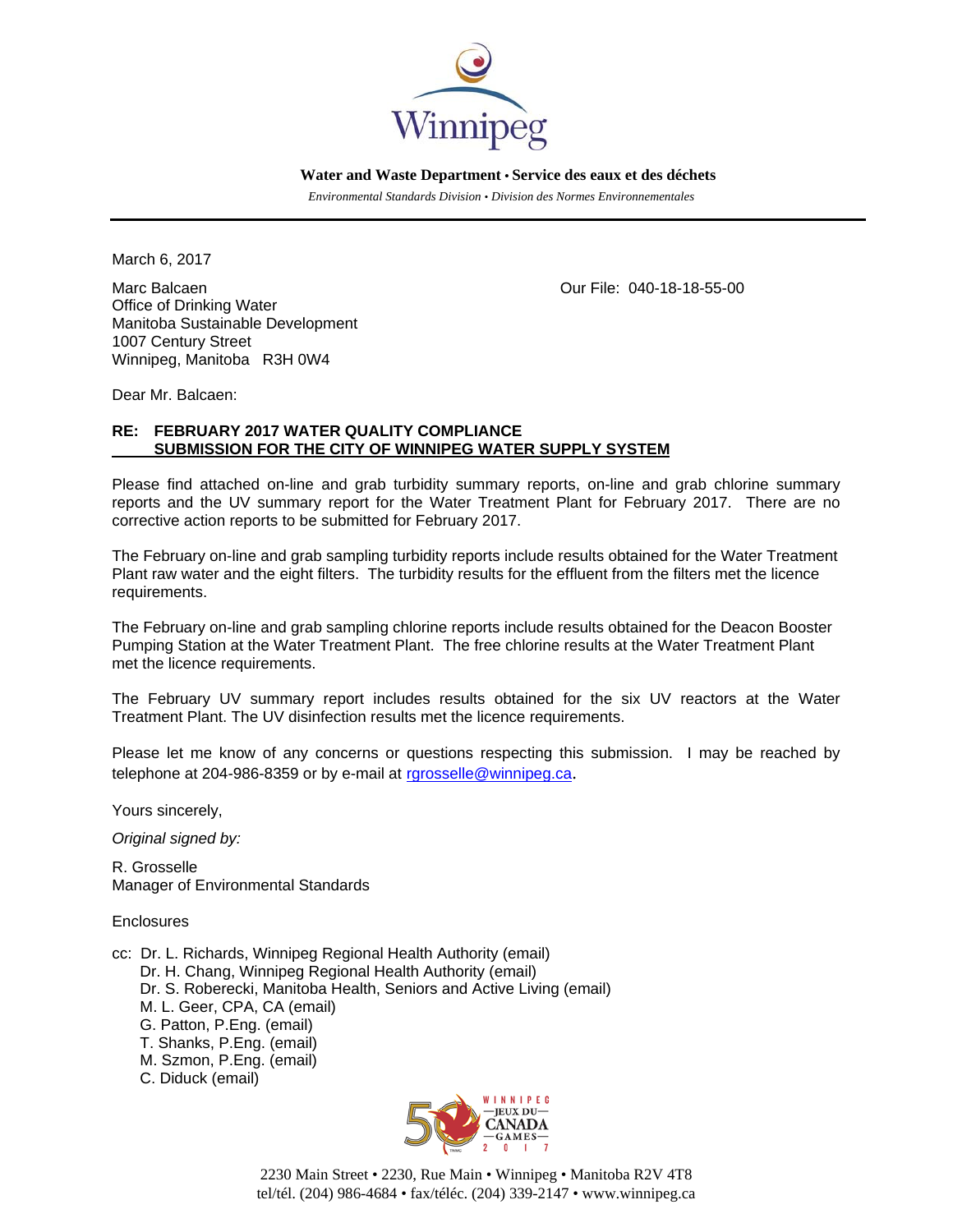

## **CITY OF WINNIPEG**

Water System Code: **252.00**

WATER AND WASTE DEPARTMENTWATER SERVICES

Licence Number: **PWS-09-412-01**

### WATER TREATMENT PLANT TURBIDITY ON-LINE MONITORING REPORT

|                                                     |                                                                                                                                            | February 2017 Turbidity (NTU) |      |                       |      |                     |      |                     |      |                     |      |                       |      |                       |      |                       |      |                       |
|-----------------------------------------------------|--------------------------------------------------------------------------------------------------------------------------------------------|-------------------------------|------|-----------------------|------|---------------------|------|---------------------|------|---------------------|------|-----------------------|------|-----------------------|------|-----------------------|------|-----------------------|
|                                                     |                                                                                                                                            | Raw                           |      | Filter #1             |      | Filter #2           |      | Filter #3           |      | Filter #4           |      | Filter #5             |      | Filter #6             |      | Filter #7             |      | Filter #8             |
|                                                     | Date                                                                                                                                       | Avg                           | Avg  | Max                   | Avg  | Max                 | Avg  | Max                 | Avg  | Max                 | Avg  | Max                   | Avg  | Max                   | Avg  | Max                   | Avg  | Max                   |
|                                                     | 1/02/2017                                                                                                                                  | 0.56                          | 0.02 | 0.06                  | 0.03 | 0.07                | 0.00 | 0.02                | 0.02 | 0.02                | 0.01 | 0.04                  | 0.01 | 0.03                  | 0.01 | 0.03                  | 0.00 | 0.01                  |
|                                                     | 2/02/2017                                                                                                                                  | 0.55                          | 0.02 | 0.04                  | 0.01 | 0.06                | 0.00 | 0.01                | 0.01 | 0.05                | 0.00 | 0.01                  | 0.01 | 0.05                  | 0.01 | 0.01                  | 0.01 | 0.01                  |
|                                                     | 3/02/2017                                                                                                                                  | 0.54                          | 0.02 | 0.04                  | 0.02 | 0.03                | 0.00 | 0.00                | 0.01 | 0.02                | 0.01 | 0.02                  | 0.01 | 0.01                  | 0.00 | 0.02                  | 0.00 | 0.01                  |
|                                                     | 4/02/2017                                                                                                                                  | 0.54                          | 0.01 | 0.05                  | 0.02 | 0.05                | 0.00 | 0.00                | 0.02 | 0.02                | 0.00 | 0.02                  | 0.01 | 0.03                  | 0.00 | 0.01                  | 0.01 | 0.01                  |
|                                                     | 5/02/2017                                                                                                                                  | 0.54                          | 0.03 | 0.04                  | 0.02 | 0.06                | 0.00 | 0.01                | 0.00 | 0.03                | 0.00 | 0.01                  | 0.01 | 0.04                  | 0.01 | 0.02                  | 0.00 | 0.01                  |
|                                                     | 6/02/2017                                                                                                                                  | 0.53                          | 0.03 | 0.05                  | 0.02 | 0.03                | 0.00 | 0.00                | 0.00 | 0.00                | 0.01 | 0.03                  | 0.01 | 0.04                  | 0.01 | 0.03                  | 0.01 | 0.01                  |
|                                                     | 7/02/2017                                                                                                                                  | 0.53                          | 0.02 | 0.05                  | 0.03 | 0.06                | 0.00 | 0.01                | 0.00 | 0.00                | 0.01 | 0.03                  | 0.01 | 0.02                  | 0.01 | 0.03                  | 0.01 | 0.01                  |
|                                                     | 8/02/2017                                                                                                                                  | 0.52                          | 0.02 | 0.03                  | 0.02 | 0.06                | 0.00 | 0.00                | 0.00 | 0.04                | 0.00 | 0.03                  | 0.01 | 0.02                  | 0.01 | 0.01                  | 0.01 | 0.01                  |
|                                                     | 9/02/2017                                                                                                                                  | 0.53                          | 0.01 | 0.03                  | 0.01 | 0.03                | 0.00 | 0.00                | 0.01 | 0.02                | 0.00 | 0.01                  | 0.00 | 0.03                  | 0.00 | 0.01                  | 0.00 | 0.01                  |
|                                                     | 10/02/2017                                                                                                                                 | 0.53                          | 0.01 | 0.04                  | 0.02 | 0.03                | 0.00 | 0.00                | 0.01 | 0.02                | 0.00 | 0.02                  | 0.01 | 0.01                  | 0.00 | 0.02                  | 0.01 | 0.01                  |
|                                                     | 11/02/2017                                                                                                                                 | 0.53                          | 0.02 | 0.03                  | 0.01 | 0.05                | 0.00 | 0.00                | 0.01 | 0.04                | 0.00 | 0.01                  | 0.01 | 0.03                  | 0.01 | 0.01                  | 0.01 | 0.01                  |
|                                                     | 12/02/2017                                                                                                                                 | 0.52                          | 0.02 | 0.05                  | 0.01 | 0.03                | 0.00 | 0.00                | 0.02 | 0.02                | 0.01 | 0.03                  | 0.01 | 0.07                  | 0.01 | 0.04                  | 0.00 | 0.01                  |
|                                                     | 13/02/2017                                                                                                                                 | 0.53                          | 0.02 | 0.06                  | 0.03 | 0.07                | 0.00 | 0.03                | 0.01 | 0.05                | 0.01 | 0.04                  | 0.02 | 0.04                  | 0.00 | 0.01                  | 0.01 | 0.01                  |
|                                                     | 14/02/2017                                                                                                                                 | 0.52                          | 0.03 | 0.05                  | 0.02 | 0.08                | 0.00 | 0.00                | 0.01 | 0.02                | 0.01 | 0.02                  | 0.01 | 0.08                  | 0.01 | 0.05                  | 0.00 | 0.02                  |
|                                                     | 15/02/2017                                                                                                                                 | 0.52                          | 0.03 | 0.06                  | 0.03 | 0.06                | 0.00 | 0.03                | 0.00 | 0.07                | 0.01 | 0.04                  | 0.01 | 0.02                  | 0.01 | 0.05                  | 0.01 | 0.01                  |
|                                                     | 16/02/2017                                                                                                                                 | 0.53                          | 0.02 | 0.05                  | 0.02 | 0.08                | 0.00 | 0.03                | 0.00 | 0.00                | 0.01 | 0.04                  | 0.02 | 0.06                  | 0.01 | 0.07                  | 0.01 | 0.01                  |
|                                                     | 17/02/2017                                                                                                                                 | 0.53                          | 0.04 | 0.08                  | 0.03 | 0.10                | 0.00 | 0.00                | 0.00 | 0.00                | 0.01 | 0.04                  | 0.02 | 0.06                  | 0.02 | 0.08                  | 0.01 | 0.04                  |
|                                                     | 18/02/2017                                                                                                                                 | 0.54                          | 0.04 | 0.08                  | 0.04 | 0.07                | 0.00 | 0.07                | 0.02 | 0.12                | 0.01 | 0.06                  | 0.02 | 0.04                  | 0.01 | 0.06                  | 0.00 | 0.03                  |
|                                                     | 19/02/2017                                                                                                                                 | 0.55                          | 0.02 | 0.06                  | 0.02 | 0.08                | 0.00 | 0.03                | 0.01 | 0.05                | 0.00 | 0.03                  | 0.01 | 0.10                  | 0.01 | 0.03                  | 0.01 | 0.01                  |
|                                                     | 20/02/2017                                                                                                                                 | 0.55                          | 0.04 | 0.11                  | 0.02 | 0.08                | 0.00 | 0.07                | 0.01 | 0.05                | 0.01 | 0.05                  | 0.01 | 0.07                  | 0.01 | 0.04                  | 0.01 | 0.07                  |
|                                                     | 21/02/2017                                                                                                                                 | 0.56                          | 0.03 | 0.07                  | 0.03 | 0.08                | 0.00 | 0.02                | 0.02 | 0.06                | 0.01 | 0.03                  | 0.01 | 0.02                  | 0.01 | 0.05                  | 0.00 | 0.02                  |
|                                                     | 22/02/2017                                                                                                                                 | 0.56                          | 0.03 | 0.05                  | 0.03 | 0.09                | 0.00 | 0.07                | 0.01 | 0.08                | 0.01 | 0.04                  | 0.02 | 0.09                  | 0.01 | 0.02                  | 0.01 | 0.01                  |
|                                                     | 23/02/2017                                                                                                                                 | 0.56                          | 0.02 | 0.05                  | 0.01 | 0.03                | 0.00 | 0.06                | 0.01 | 0.04                | 0.01 | 0.04                  | 0.01 | 0.04                  | 0.01 | 0.04                  | 0.00 | 0.01                  |
|                                                     | 24/02/2017                                                                                                                                 | 0.55                          | 0.01 | 0.04                  | 0.00 | 0.01                | 0.02 | 0.09                | 0.01 | 0.02                | 0.02 | 0.08                  | 0.01 | 0.03                  | 0.02 | 0.08                  | 0.00 | 0.01                  |
|                                                     | 25/02/2017                                                                                                                                 | 0.55                          | 0.01 | 0.02                  | 0.00 | 0.04                | 0.02 | 0.11                | 0.01 | 0.05                | 0.02 | 0.09                  | 0.02 | 0.10                  | 0.03 | 0.05                  | 0.01 | 0.01                  |
|                                                     | 26/02/2017                                                                                                                                 | 0.57                          | 0.01 | 0.05                  | 0.00 | 0.05                | 0.01 | 0.03                | 0.01 | 0.02                | 0.04 | 0.08                  | 0.02 | 0.10                  | 0.03 | 0.09                  | 0.00 | 0.01                  |
|                                                     | 27/02/2017                                                                                                                                 | 0.58                          | 0.01 | 0.05                  | 0.00 | 0.01                | 0.03 | 0.14                | 0.01 | 0.06                | 0.03 | 0.08                  | 0.02 | 0.03                  | 0.03 | 0.09                  | 0.01 | 0.01                  |
|                                                     | 28/02/2017                                                                                                                                 | 0.58                          | 0.01 | 0.01                  | 0.00 | 0.06                | 0.02 | 0.12                | 0.01 | 0.05                | 0.02 | 0.08                  | 0.02 | 0.10                  | 0.03 | 0.04                  | 0.01 | 0.01                  |
|                                                     | Total Number of Measurements Taken, A:<br>Turbidity Standard for Monitoring Location (NTU):<br>Number of Measurements Meeting Standard, B: |                               |      | 12910<br>0.3<br>12910 |      | 8316<br>0.3<br>8316 |      | 8333<br>0.3<br>8333 |      | 6762<br>0.3<br>6762 |      | 13501<br>0.3<br>13501 |      | 13736<br>0.3<br>13736 |      | 12137<br>0.3<br>12137 |      | 13403<br>0.3<br>13403 |
| Compliance with Turbidity Standard, C = B/A X 100%: |                                                                                                                                            |                               |      | 100.000%              |      | 100.000%            |      | 100.000%            |      | 100.000%            |      | 100.000%              |      | 100.000%              |      | 100.000%              |      | 100.000%              |

File Path: N:\Water Treatment Branch\Administration\Reports\Regulatory Submissions\Turbidity\2017\02-February

D.**Submitted By (Print): Signature:**

Signature: Original signed by D. Merredew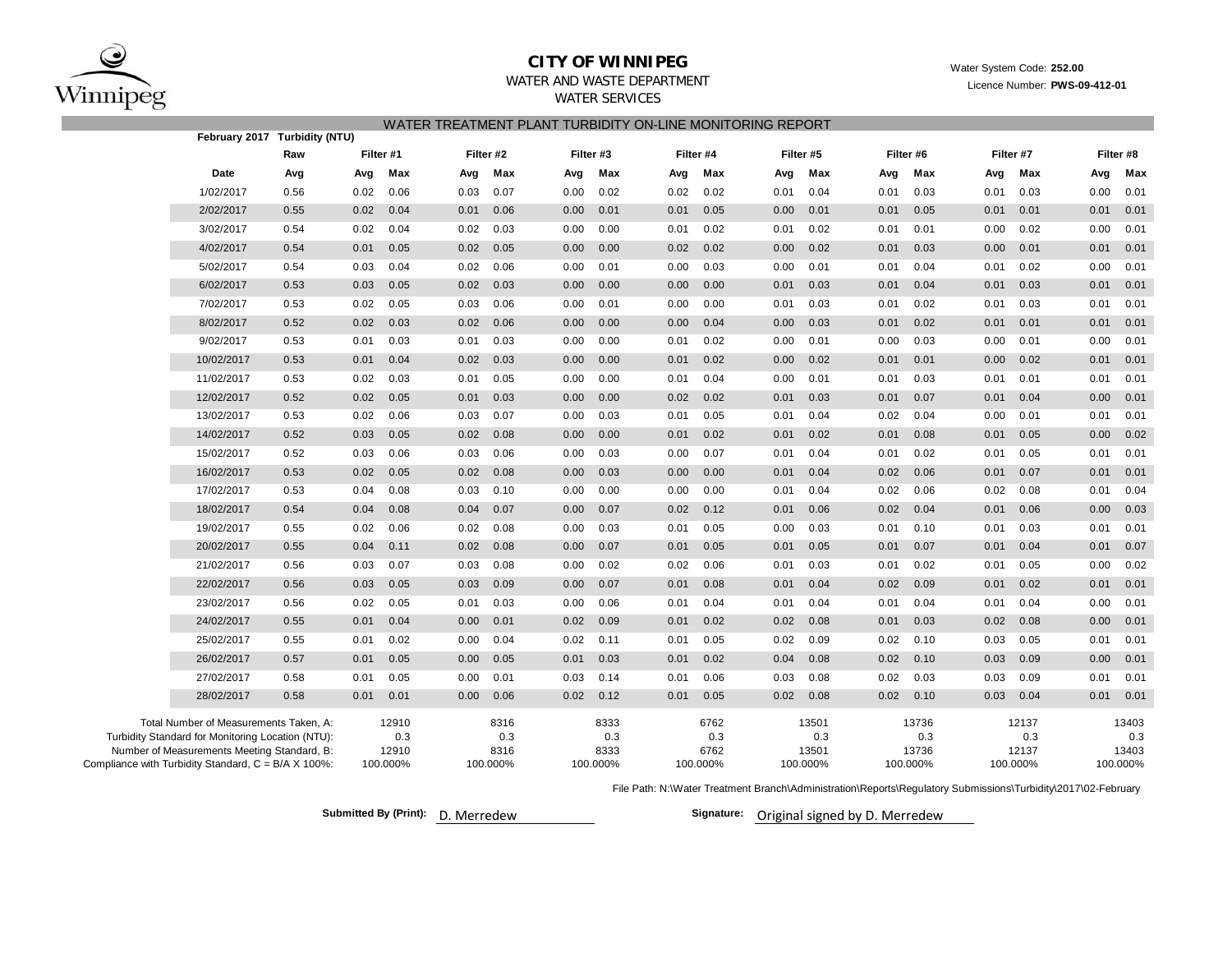

#### CITY OF WINNIPEG WATER AND WASTE DEPARTMENT ENVIRONMENTAL STANDARDS DIVISION

### **WATER TREATMENT PLANT TURBIDITY GRAB MONITORING REPORT**

| Water System Code: 252.00                          |           |                  |           |           |           |           |           |                     |           | <b>Turbidity (NTU)</b> |           |           |           |                     |           |                     |           |           |
|----------------------------------------------------|-----------|------------------|-----------|-----------|-----------|-----------|-----------|---------------------|-----------|------------------------|-----------|-----------|-----------|---------------------|-----------|---------------------|-----------|-----------|
| Licence No. PWS-09-412-01                          |           |                  |           |           |           |           |           |                     |           |                        |           |           |           |                     |           |                     |           |           |
| Date                                               |           | <b>Raw Water</b> |           | Filter 1  |           | Filter 2  |           | Filter <sub>3</sub> |           | Filter <sub>4</sub>    |           | Filter 5  |           | Filter <sub>6</sub> |           | Filter <sub>7</sub> |           | Filter 8  |
|                                                    | Grab      | Analyser         | Grab      | Analyser  | Grab      | Analyser  | Grab      | Analyser            | Grab      | Analyser               | Grab      | Analyser  | Grab      | Analyser            | Grab      | Analyser            | Grab      | Analyser  |
| 01-Feb-2017                                        | 0.49      | 0.55             | <b>OL</b> | OL        | 0.08      | 0.04      | 0.11      | < 0.02              | 0.07      | < 0.02                 | 0.10      | < 0.02    | 0.08      | <0.02               | 0.07      | < 0.02              | 0.07      | <0.02     |
| 02-Feb-2017                                        | 0.51      | 0.52             | 0.06      | < 0.02    | <b>OL</b> | <b>OL</b> | 0.07      | < 0.02              | 0.08      | < 0.02                 | 0.06      | < 0.02    | 0.08      | < 0.02              | 0.06      | < 0.02              | 0.06      | <0.02     |
| 03-Feb-2017                                        | 0.53      | 0.52             | 0.06      | < 0.02    | 0.07      | 0.02      | 0.06      | < 0.02              | 0.06      | < 0.02                 | 0.06      | < 0.02    | 0.06      | < 0.02              | <b>OL</b> | <b>OL</b>           | OL        | OL        |
| 04-Feb-2017                                        | <b>NS</b> | <b>NS</b>        | <b>NS</b> | <b>NS</b> | <b>NS</b> | <b>NS</b> | <b>NS</b> | <b>NS</b>           | <b>NS</b> | <b>NS</b>              | <b>NS</b> | <b>NS</b> | <b>NS</b> | <b>NS</b>           | <b>NS</b> | <b>NS</b>           | <b>NS</b> | <b>NS</b> |
| 05-Feb-2017                                        | <b>NS</b> | <b>NS</b>        | <b>NS</b> | <b>NS</b> | <b>NS</b> | <b>NS</b> | <b>NS</b> | <b>NS</b>           | <b>NS</b> | <b>NS</b>              | <b>NS</b> | <b>NS</b> | <b>NS</b> | <b>NS</b>           | <b>NS</b> | <b>NS</b>           | <b>NS</b> | <b>NS</b> |
| 06-Feb-2017                                        | 0.50      | 0.50             | 0.07      | 0.02      | 0.08      | 0.02      | 0.07      | < 0.02              | <b>OL</b> | OL                     | 0.07      | < 0.02    | 0.07      | < 0.02              | 0.07      | < 0.02              | <b>OL</b> | OL        |
| 07-Feb-2017                                        | 0.47      | 0.50             | <b>OL</b> | <b>OL</b> | 0.06      | 0.03      | 0.07      | < 0.02              | <b>OL</b> | OL                     | 0.08      | < 0.02    | 0.07      | < 0.02              | 0.06      | < 0.02              | 0.08      | < 0.02    |
| 08-Feb-2017                                        | 0.50      | 0.49             | 0.06      | < 0.02    | <b>OL</b> | <b>OL</b> | 0.06      | < 0.02              | 0.09      | 0.02                   | 0.06      | <0.02     | 0.08      | < 0.02              | 0.06      | < 0.02              | 0.06      | < 0.02    |
| 09-Feb-2017                                        | 0.50      | 0.50             | 0.06      | <0.02     | 0.05      | 0.02      | 0.06      | < 0.02              | 0.05      | < 0.02                 | 0.06      | < 0.02    | 0.06      | < 0.02              | 0.07      | < 0.02              | OL        | OL        |
| 10-Feb-2017                                        | 0.49      | 0.51             | 0.05      | <0.02     | 0.06      | 0.02      | 0.06      | < 0.02              | 0.07      | < 0.02                 | 0.07      | < 0.02    | 0.06      | < 0.02              | 0.06      | < 0.02              | < 0.05    | <0.02     |
| 11-Feb-2017                                        | <b>NS</b> | <b>NS</b>        | <b>NS</b> | <b>NS</b> | <b>NS</b> | <b>NS</b> | <b>NS</b> | <b>NS</b>           | <b>NS</b> | <b>NS</b>              | <b>NS</b> | <b>NS</b> | <b>NS</b> | <b>NS</b>           | <b>NS</b> | <b>NS</b>           | <b>NS</b> | <b>NS</b> |
| 12-Feb-2017                                        | <b>NS</b> | <b>NS</b>        | <b>NS</b> | <b>NS</b> | <b>NS</b> | <b>NS</b> | <b>NS</b> | <b>NS</b>           | <b>NS</b> | <b>NS</b>              | <b>NS</b> | <b>NS</b> | <b>NS</b> | <b>NS</b>           | <b>NS</b> | <b>NS</b>           | <b>NS</b> | <b>NS</b> |
| 13-Feb-2017                                        | 0.48      | 0.52             | 0.08      | <0.02     | 0.08      | 0.03      | 0.10      | < 0.02              | 0.09      | <0.02                  | OL        | OL        | 0.11      | < 0.02              | 0.09      | < 0.02              | 0.08      | < 0.02    |
| 14-Feb-2017                                        | 0.47      | 0.51             | 0.09      | 0.02      | <b>OL</b> | OL        | 0.09      | < 0.02              | 0.08      | < 0.02                 | 0.08      | < 0.02    | 0.11      | 0.03                | 0.10      | < 0.02              | 0.12      | 0.02      |
| 15-Feb-2017                                        | 0.48      | 0.50             | 0.09      | 0.03      | 0.08      | 0.03      | 0.10      | < 0.02              | 0.12      | < 0.02                 | 0.11      | 0.02      | 0.09      | < 0.02              | 0.07      | < 0.02              | 0.07      | <0.02     |
| 16-Feb-2017                                        | 0.56      | 0.52             | 0.12      | 0.03      | 0.18      | 0.08      | 0.14      | < 0.02              | OL        | OL                     | 0.12      | < 0.02    | 0.06      | < 0.02              | 0.11      | < 0.02              | 0.10      | <0.02     |
| 17-Feb-2017                                        | 0.48      | 0.50             | 0.09      | 0.03      | 0.08      | 0.02      | 0.09      | < 0.02              | OL        | OL                     | 0.10      | < 0.02    | 0.09      | < 0.02              | 0.16      | < 0.02              | 0.15      | 0.04      |
| 18-Feb-2017                                        | <b>NS</b> | <b>NS</b>        | <b>NS</b> | <b>NS</b> | <b>NS</b> | <b>NS</b> | <b>NS</b> | <b>NS</b>           | <b>NS</b> | <b>NS</b>              | <b>NS</b> | <b>NS</b> | <b>NS</b> | <b>NS</b>           | <b>NS</b> | <b>NS</b>           | <b>NS</b> | <b>NS</b> |
| 19-Feb-2017                                        | <b>NS</b> | <b>NS</b>        | <b>NS</b> | <b>NS</b> | <b>NS</b> | <b>NS</b> | <b>NS</b> | <b>NS</b>           | <b>NS</b> | <b>NS</b>              | <b>NS</b> | <b>NS</b> | <b>NS</b> | <b>NS</b>           | <b>NS</b> | <b>NS</b>           | <b>NS</b> | <b>NS</b> |
| 20-Feb-2017                                        | <b>NS</b> | <b>NS</b>        | <b>NS</b> | <b>NS</b> | <b>NS</b> | <b>NS</b> | <b>NS</b> | <b>NS</b>           | <b>NS</b> | <b>NS</b>              | <b>NS</b> | <b>NS</b> | <b>NS</b> | <b>NS</b>           | <b>NS</b> | <b>NS</b>           | <b>NS</b> | <b>NS</b> |
| 21-Feb-2017                                        | 0.50      | 0.56             | 0.11      | 0.03      | 0.09      | 0.03      | 0.08      | 0.03                | 0.10      | < 0.02                 | 0.09      | < 0.02    | 0.07      | < 0.02              | OL        | OL                  | 0.06      | < 0.02    |
| 22-Feb-2017                                        | 0.54      | 0.55             | 0.09      | 0.03      | 0.12      | 0.06      | 0.10      | < 0.02              | <b>OL</b> | OL                     | 0.09      | < 0.02    | 0.11      | 0.02                | 0.09      | < 0.02              | 0.08      | <0.02     |
| 23-Feb-2017                                        | 0.48      | 0.56             | 0.06      | < 0.02    | 0.06      | < 0.02    | 0.06      | < 0.02              | 0.06      | < 0.02                 | 0.06      | < 0.02    | <b>OL</b> | <b>OL</b>           | 0.07      | < 0.02              | 0.07      | <0.02     |
| 24-Feb-2017                                        | 0.50      | 0.53             | 0.12      | 0.02      | 0.08      | < 0.02    | 0.09      | < 0.02              | 0.09      | < 0.02                 | 0.11      | 0.04      | 0.08      | < 0.02              | 0.07      | < 0.02              | 0.07      | <0.02     |
| 25-Feb-2017                                        | <b>NS</b> | <b>NS</b>        | <b>NS</b> | <b>NS</b> | <b>NS</b> | <b>NS</b> | <b>NS</b> | <b>NS</b>           | <b>NS</b> | <b>NS</b>              | <b>NS</b> | <b>NS</b> | <b>NS</b> | <b>NS</b>           | <b>NS</b> | <b>NS</b>           | <b>NS</b> | <b>NS</b> |
| 26-Feb-2017                                        | <b>NS</b> | <b>NS</b>        | <b>NS</b> | <b>NS</b> | <b>NS</b> | <b>NS</b> | <b>NS</b> | <b>NS</b>           | <b>NS</b> | <b>NS</b>              | <b>NS</b> | <b>NS</b> | <b>NS</b> | <b>NS</b>           | <b>NS</b> | <b>NS</b>           | <b>NS</b> | <b>NS</b> |
| 27-Feb-2017                                        | 0.52      | 0.55             | 0.12      | 0.02      | 0.10      | < 0.02    | 0.10      | 0.02                | 0.10      | < 0.02                 | 0.10      | 0.04      | 0.11      | < 0.02              | <b>OL</b> | <b>OL</b>           | 0.08      | <0.02     |
| 28-Feb-2017                                        | 0.50      | 0.56             | 0.08      | <0.02     | 0.11      | < 0.02    | 0.16      | 0.10                | <b>OL</b> | <b>OL</b>              | 0.09      | 0.02      | 0.09      | 0.02                | 0.09      | <0.02               | 0.08      | < 0.02    |
| Total number of measurements taken, A:             |           |                  | 17        |           | 16        |           | 19        |                     | 13        |                        | 18        |           | 18        |                     | 16        |                     | 15        |           |
| Turbidity Standard for Monitoring Location (NTU):  |           |                  | 0.30      |           | 0.30      |           | 0.30      |                     | 0.30      |                        | 0.30      |           | 0.30      |                     | 0.30      |                     | 0.30      |           |
| Number of measurements meeting standard, B:        |           |                  | 17        |           | 16        |           | 19        |                     | 13        |                        | 18        |           | 18        |                     | 16        |                     | 15        |           |
| Compliance with Turbidity Standard, C= B/A X 100%: |           |                  | 100%      |           | 100%      |           | 100%      |                     | 100%      |                        | 100%      |           | 100%      |                     | 100%      |                     | 100%      |           |

NS: No Sample NA: Not Analyzed OL: Off-Line

**Comments: Report Compiled By: H.Demchenko**

> **Approved in LIMS By: C.Diduck**

> > **6-Mar-17**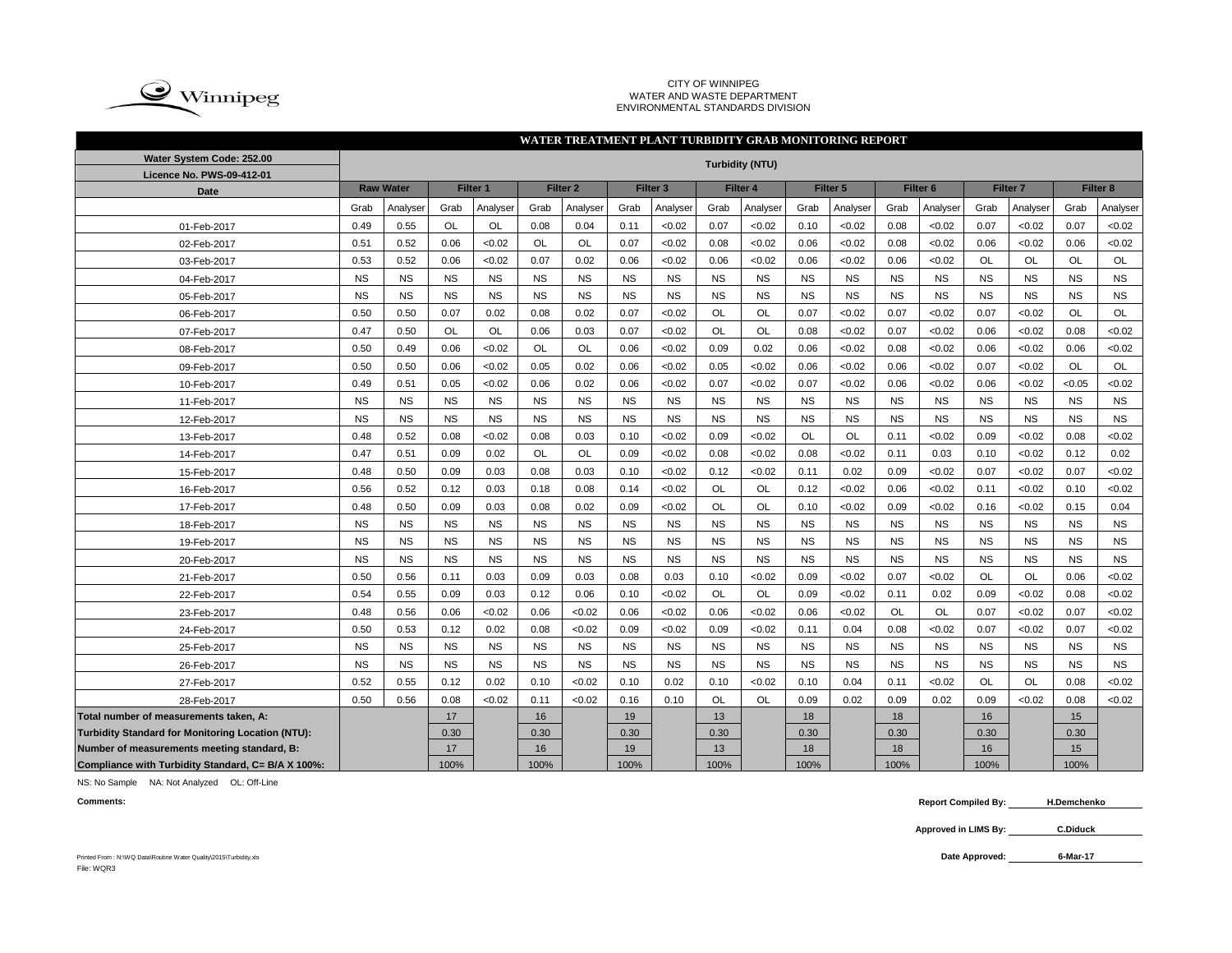

**City of Winnipeg**

Water and Waste Department Water Services

# Deacon Booster Pumping Station WATER TREATMENT PLANT FREE CHLORINE ON-LINE MONITORING REPORT

| Water System Code:     |
|------------------------|
| Licence Number:        |
| <b>Report Created:</b> |

Water System Code: **252.00** Licence Number: **PWS-09-412-01**

01 March 2017 **Report Period: February 2017** 

|                                             |                                      | <b>BRANCH1</b><br>[mg/L] |                 | <b>BRANCH2</b><br>[mg/L] |                 |
|---------------------------------------------|--------------------------------------|--------------------------|-----------------|--------------------------|-----------------|
|                                             | Date                                 | Average                  | Minimum         | Average                  | Minimum         |
|                                             | 01/02/2017                           | 1.17                     | 1.08            | 1.25                     | 1.07            |
|                                             | 02/02/2017                           | 1.17                     | 1.08            | 1.24                     | 1.10            |
|                                             | 03/02/2017                           | 1.20                     | 1.15            | 1.26                     | 1.12            |
|                                             | 04/02/2017                           | 1.21                     | 1.12            | 1.26                     | 1.11            |
|                                             | 05/02/2017                           | 1.22                     | 1.14            | 1.26                     | 1.12            |
|                                             | 06/02/2017                           | 1.25                     | 1.17            | 1.34                     | 1.20            |
|                                             | 07/02/2017                           | 1.23                     | 1.11            | 1.28                     | 1.10            |
|                                             | 08/02/2017                           | 1.26                     | 1.15            | 1.23                     | 1.13            |
|                                             | 09/02/2017                           | 1.28                     | 1.19            | 1.25                     | 1.13            |
|                                             | 10/02/2017                           | 1.20                     | 1.11            | 1.19                     | 1.04            |
|                                             | 11/02/2017                           | 1.19                     | 1.13            | 1.16                     | 1.04            |
|                                             | 12/02/2017                           | 1.14                     | 1.09            | 1.15                     | 1.05            |
|                                             | 13/02/2017                           | 1.07                     | 0.99            | 1.11                     | 0.94            |
|                                             | 14/02/2017                           | 1.13                     | 0.95            | 1.18                     | 0.99            |
|                                             | 15/02/2017                           | 1.22                     | 1.17            | 1.18                     | 1.00            |
|                                             | 16/02/2017                           | 1.22                     | 1.22            | 1.17                     | 1.12            |
|                                             | 17/02/2017                           | 1.27                     | 1.22            | 1.14                     | 1.04            |
|                                             | 18/02/2017                           | 1.35                     | 1.24            | 1.20                     | 1.09            |
|                                             | 19/02/2017                           | 1.25                     | 1.15            | 1.18                     | 1.12            |
|                                             | 20/02/2017                           | 1.14                     | 1.10            | 1.10                     | 1.05            |
|                                             | 21/02/2017                           | 1.15                     | 1.07            | 1.11                     | 1.06            |
|                                             | 22/02/2017                           | 1.19                     | 1.08            | 1.15                     | 1.10            |
|                                             | 23/02/2017                           | 1.21                     | 1.15            | 1.13                     | 1.05            |
|                                             | 24/02/2017                           | 1.14                     | 1.10            | 1.04                     | 1.00            |
|                                             | 25/02/2017                           | 1.21                     | 1.12            | 1.09                     | 1.04            |
|                                             | 26/02/2017                           | 1.23                     | 1.13            | 1.11                     | 1.04            |
|                                             | 27/02/2017                           | 1.18                     | 1.09            | 1.12                     | 1.02            |
|                                             | 28/02/2017                           | 1.19                     | 1.16            | 1.18                     | 1.13            |
|                                             |                                      |                          |                 |                          |                 |
|                                             | Total Number of Measurements, A:     |                          | 19443           |                          | 19441           |
|                                             | Minimum Free Chlorine Standard:      |                          | 0.5             |                          | 0.5             |
| Number of Measurements Meeting Standard, B: | COMPLIANCE, $C = B/A \times 100\%$ : |                          | 19443<br>100.00 |                          | 19441<br>100.00 |

File Path: N:\Water Treatment Branch\Administration\Reports\Regulatory Submissions\Chlorine\2017\02-February

Submitted By (Print): D. Merredew

Signature: Original signed by D. Merredew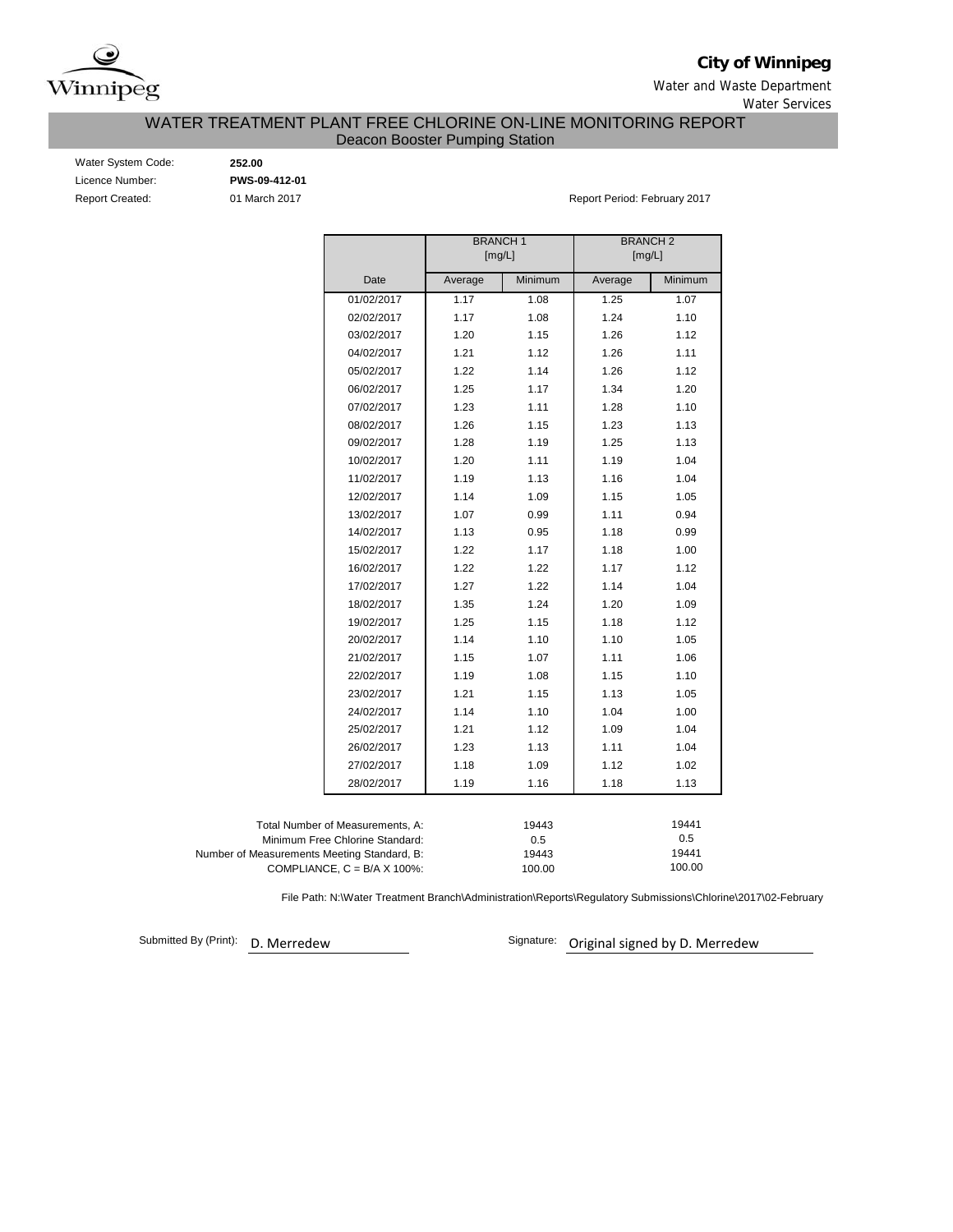| $\rightarrow$ Winnipeg |
|------------------------|
|                        |

### CITY OF WINNIPEG WATER AND WASTE DEPARTMENT ENVIRONMENTAL STANDARDS DIVISION

| WATER TREATMENT PLANT CHLORINE GRAB MONITORING REPORT    |           |                                         |                                 |           |                      |                                                |
|----------------------------------------------------------|-----------|-----------------------------------------|---------------------------------|-----------|----------------------|------------------------------------------------|
| Water System Code: 252.00<br>Licence No. PWS-09-412-01   |           | Deacon Booster Pumping Station Branch 1 |                                 |           |                      | <b>Deacon Booster Pumping Station Branch 2</b> |
| <b>Date</b>                                              |           | Free Chlorine (mg/L)                    | <b>Total Chlorine</b><br>(mg/L) |           | Free Chlorine (mg/L) | <b>Total Chlorine</b><br>(mg/L)                |
|                                                          | Analyser  | Grab                                    | Grab                            | Analyser  | Grab                 | Grab                                           |
| 01-Feb-2017                                              | 1.15      | 1.18                                    | 1.42                            | 1.24      | 1.29                 | 1.54                                           |
| 02-Feb-2017                                              | 1.16      | 1.27                                    | 1.41                            | 1.23      | 1.28                 | 1.53                                           |
| 03-Feb-2017                                              | 1.19      | 1.31                                    | 1.46                            | 1.27      | 1.33                 | 1.56                                           |
| 04-Feb-2017                                              | <b>NS</b> | <b>NS</b>                               | <b>NS</b>                       | <b>NS</b> | <b>NS</b>            | <b>NS</b>                                      |
| 05-Feb-2017                                              | <b>NS</b> | <b>NS</b>                               | <b>NS</b>                       | <b>NS</b> | <b>NS</b>            | NS                                             |
| 06-Feb-2017                                              | 1.28      | 1.33                                    | 1.54                            | 1.41      | 1.42                 | 1.65                                           |
| 07-Feb-2017                                              | 1.25      | 1.17                                    | 1.40                            | 1.23      | 1.21                 | 1.43                                           |
| 08-Feb-2017                                              | 1.23      | 1.32                                    | 1.43                            | 1.21      | 1.24                 | 1.43                                           |
| 09-Feb-2017                                              | 1.33      | 1.32                                    | 1.48                            | 1.28      | 1.30                 | 1.48                                           |
| 10-Feb-2017                                              | 1.22      | 1.26                                    | 1.50                            | 1.22      | 1.27                 | 1.49                                           |
| 11-Feb-2017                                              | <b>NS</b> | <b>NS</b>                               | <b>NS</b>                       | <b>NS</b> | <b>NS</b>            | <b>NS</b>                                      |
| 12-Feb-2017                                              | <b>NS</b> | <b>NS</b>                               | <b>NS</b>                       | <b>NS</b> | <b>NS</b>            | <b>NS</b>                                      |
| 13-Feb-2017                                              | 1.06      | 1.12                                    | 1.36                            | 1.09      | 1.16                 | 1.37                                           |
| 14-Feb-2017                                              | 1.20      | 1.17                                    | 1.32                            | 1.20      | 1.21                 | 1.38                                           |
| 15-Feb-2017                                              | 1.23      | 1.31                                    | 1.47                            | 1.07      | 1.15                 | 1.31                                           |
| 16-Feb-2017                                              | OL        | OL                                      | OL                              | 1.24      | 1.34                 | 1.50                                           |
| 17-Feb-2017                                              | 1.27      | 1.33                                    | 1.51                            | 1.11      | 1.19                 | 1.47                                           |
| 18-Feb-2017                                              | <b>NS</b> | <b>NS</b>                               | <b>NS</b>                       | <b>NS</b> | <b>NS</b>            | <b>NS</b>                                      |
| 19-Feb-2017                                              | <b>NS</b> | <b>NS</b>                               | <b>NS</b>                       | <b>NS</b> | <b>NS</b>            | <b>NS</b>                                      |
| 20-Feb-2017                                              | <b>NS</b> | <b>NS</b>                               | <b>NS</b>                       | <b>NS</b> | <b>NS</b>            | <b>NS</b>                                      |
| 21-Feb-2017                                              | 1.15      | 1.30                                    | 1.50                            | 1.09      | 1.23                 | 1.41                                           |
| 22-Feb-2017                                              | 1.20      | 1.35                                    | 1.50                            | 1.12      | 1.24                 | 1.43                                           |
| 23-Feb-2017                                              | 1.21      | 1.37                                    | 1.50                            | 1.12      | 1.26                 | 1.44                                           |
| 24-Feb-2017                                              | 1.14      | 1.27                                    | 1.43                            | 1.04      | 1.11                 | 1.32                                           |
| 25-Feb-2017                                              | <b>NS</b> | <b>NS</b>                               | <b>NS</b>                       | <b>NS</b> | <b>NS</b>            | <b>NS</b>                                      |
| 26-Feb-2017                                              | <b>NS</b> | <b>NS</b>                               | <b>NS</b>                       | <b>NS</b> | <b>NS</b>            | <b>NS</b>                                      |
| 27-Feb-2017                                              | 1.17      | 1.33                                    | 1.49                            | 1.10      | 1.24                 | 1.43                                           |
| 28-Feb-2017                                              | 1.20      | 1.37                                    | 1.51                            | 1.18      | 1.25                 | 1.44                                           |
| Total number of measurements taken, A:                   |           | 18                                      |                                 |           | 19                   |                                                |
| <b>Chlorine Standard for Monitoring Location (mg/L):</b> |           | 0.50                                    |                                 |           | 0.50                 |                                                |
| Number of measurements meeting standard, B:              |           | 18                                      |                                 |           | 19                   |                                                |
| Compliance with Chlorine Standard, C= B/A X 100%:        |           | 100%                                    |                                 |           | 100%                 |                                                |

NS: No Sample NA: Not Analyzed OL: Off-Line

| Comments:                                                     | <b>Report Compiled By:</b> | <b>H.Demchenko</b> |
|---------------------------------------------------------------|----------------------------|--------------------|
| On February 16th, DBPS 1 was offline at the time of sampling. |                            |                    |

**Approved in LIMS By: C.Diduck**

**Printed From : N:\WQ Data\Routine Water Quality\2016\Chlorine.xls** File: WQR3

Date Approved: **1998** 6-Mar-17